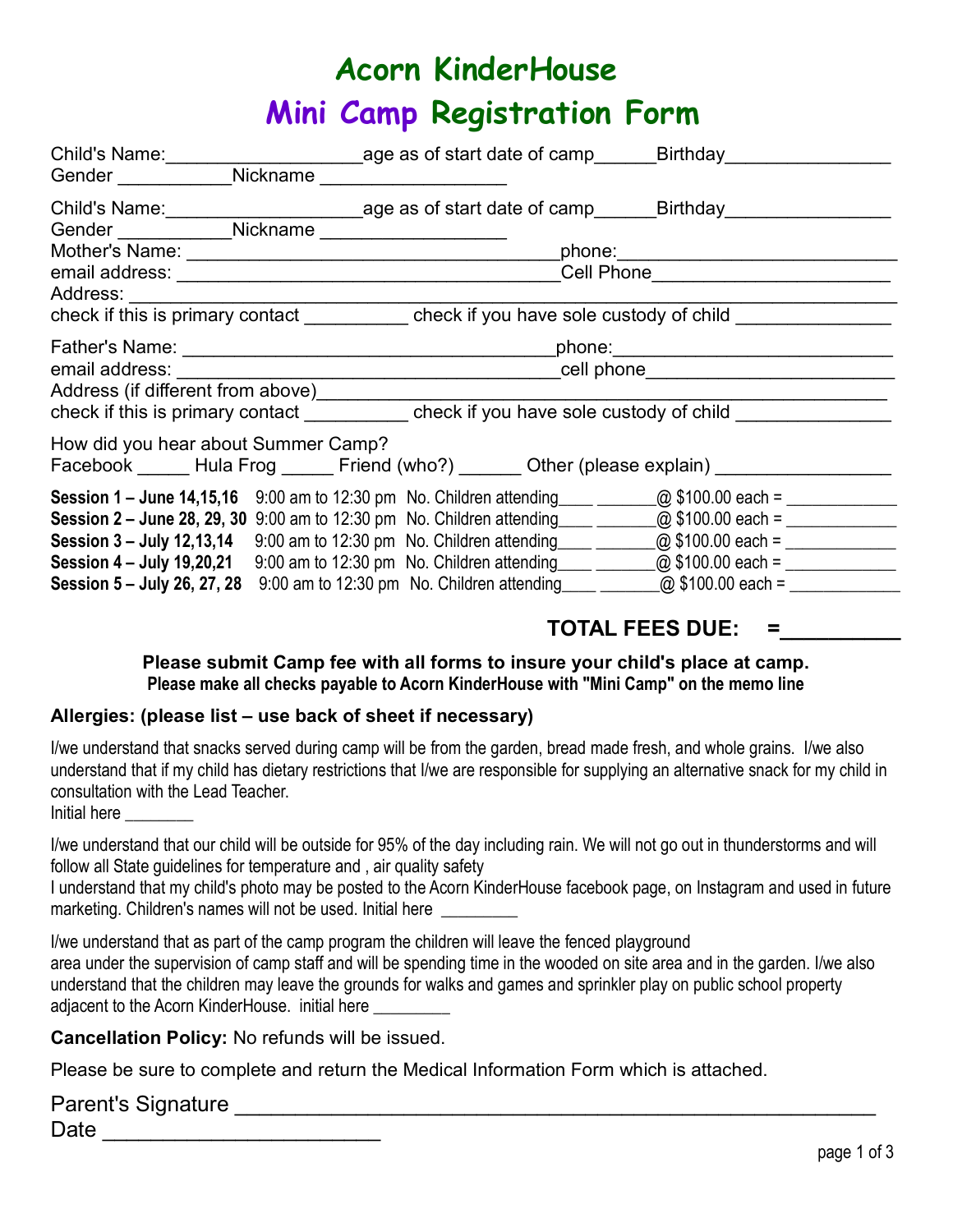# Medical Information Form

# Illness Policy

We share with you a deep concern for your child's physical and inner health. The best environment for a sick child is resting at home. If a child is not well enough to participate in all of the KinderHouse activities or being outside in all weather/temperatures then s/he should remain at home.

Parents are required to take their child(ren)'s temperature and record on the sign in sheet each day.

State licensing mandates that a child with any of the following symptoms may not attend camp or if developing symptoms will be isolated and the parents notified and ask to remove the child from the camp as soon as possible.

This policy is also in affect for all staff members and volunteers that are working directly with the children.

| Symptoms |                          | Keep Child at home until  |
|----------|--------------------------|---------------------------|
|          | $\cdot$ Fever of 100 F   | fever free for 48 hours   |
|          | • Running Nose           | thick discharge subsides  |
|          | • Severe Cough           | cough diminishes          |
|          | • Red or Watery eyes     | eyes return to normal     |
|          | • Upset Stomach/Diarrhea | no further problem exists |

- 
- Earache examined by a Doctor
- **Pash caused determined by Doctor** caused determined by Doctor
- Pale or flushed skin color returns to normal
- **Draining sore can be until drainage stops**
- 
- Nausea/Vomiting subsides

| Head Lice | hair is treated and no nits remain |
|-----------|------------------------------------|

| Oral temp         | 100 F   | 37.8 C |
|-------------------|---------|--------|
| ear               | 101 F   | 38.3 C |
| under arm         | 99 F    | 37.2 C |
| Temporal/forehead | 100.4 F | 38 C   |

If your child is diagnosed with any communicable disease (chicken pox, whooping cough, fifth disease, pink eye, etc.) or head lice, please report this to us as soon as possible.

If your child is exposed to COVID-19 report this to us immediately.

We will notify parents of any communicable diseases that are reported to us by parents of your child's classmates.

The Michigan Public Health Code requires school officials to report communicable disease to the local health department. All schools and preschools should submit communicable disease report forms (DCH-043)

If your child is receiving antibiotics, s/he should stay home a minimum of 3 days to facilitate a healthy recovery. It is important for an ill child to remain in a quiet restful environment so that upon returning to camp they are able to fully and joyfully participate in all activities.

Children must be free from symptoms for 48 hours before returning to school.

Because of health guidelines, children who have traveled out of state/been exposed to people outside of their household/pod who are not social distancing and wearing masks within two weeks before camp should not attend camp. Questions and exceptions to this policy may be discussed with the Camp Teacher. Please contact her at 248-310-1059.

Please note that if any child in the program is diagnosed with COVID-19 Oakland County Health Department will mandate a 10 Day closure and quarantine of all children and staff. There are no refunds for a COVID-19 closure. Please be diligent in your efforts to keep the spread of COVID-19 out of camp!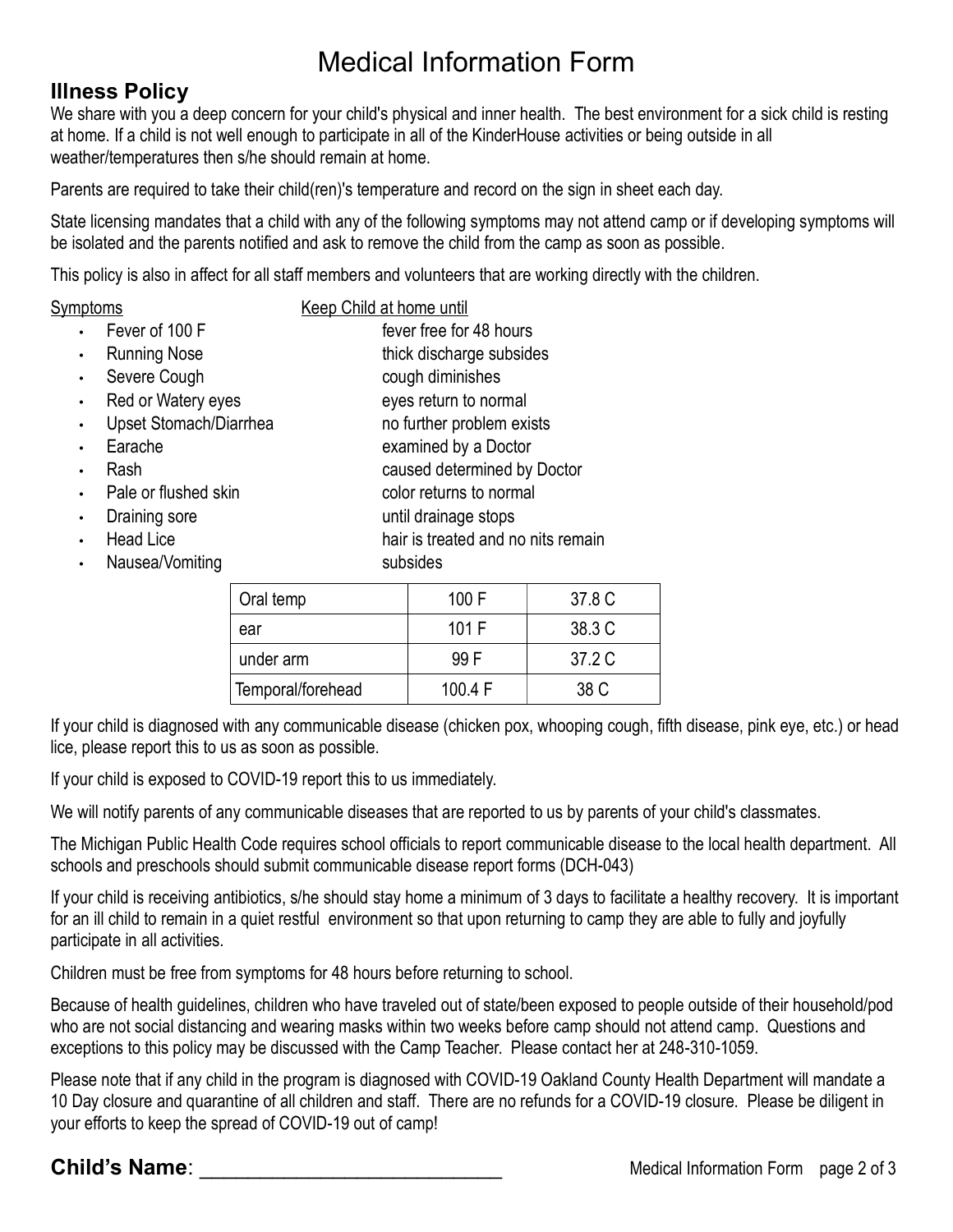If your child has the following form on file with the Acorn KinderHouse please initial below: Medical Form

Child Information Card \_\_\_\_\_\_\_\_\_\_

# Injuries and Medical Emergencies Policy

Acorn KinderHouse staff has completed State required first aid and CPR training. We will send home an incident report at dismissal or in an email of any injury that requires more than a band-aid. If a more serious incident occurs, requiring immediate medical attention, parents and the emergency medical personnel will be notified by phone immediately after the injury/accident occurrence. The injured child will be taken to McLaren Urgent Care on Sashabaw Rd.in Clarkston or 911 is called. All injuries requiring medical attention must be reported to the Michigan Department of Family and Protective Services.

If the staff observes changes in a child's health or if a child is too ill to remain in the group, the child will be separated to an area that is comfortable and monitored by a teacher. As soon as the child has been isolated, the person listed (BELOW) will be contacted and will be ask to pick up the child immediately. This policy is important to help assure that no other child becomes infected.

Other serious incidents will be reported to the parent or guardian by phone immediately after they occur. In the case where the parent/guardian can not be reached by phone a text will be sent.

I (We) hereby give parental consent to Acorn KinderHouse and its faculty and/or staff to secure emergency medical, dental, and/or vision treatment, including emergency surgery for the above-named child. Initial here:

| Primary Care Physician Name:                                    |                                                                                  |
|-----------------------------------------------------------------|----------------------------------------------------------------------------------|
| Address:                                                        |                                                                                  |
| Phone:                                                          |                                                                                  |
| Dentist Name:                                                   |                                                                                  |
| Address:                                                        |                                                                                  |
| Phone:                                                          |                                                                                  |
| Insurance Information No Insurance (check here) _____           |                                                                                  |
|                                                                 | Medical Coverage: ______________________Number: ________________________________ |
|                                                                 | Dental Coverage: _________________________Number: ______________________________ |
|                                                                 | Vision Coverage: ________________________Number: _______________________________ |
| Person other than parent to be notified in emergency situation: |                                                                                  |
| Name: Relationship to child:                                    |                                                                                  |
| Address: Home Phone:                                            |                                                                                  |
| Cell Phone: Bus. Phone:                                         |                                                                                  |
| Person other than parent to be notified in emergency situation: |                                                                                  |
| Name: Relationship to child:                                    |                                                                                  |
| Address: Home Phone:                                            |                                                                                  |
| Cell Phone: Bus. Phone:                                         |                                                                                  |
|                                                                 |                                                                                  |